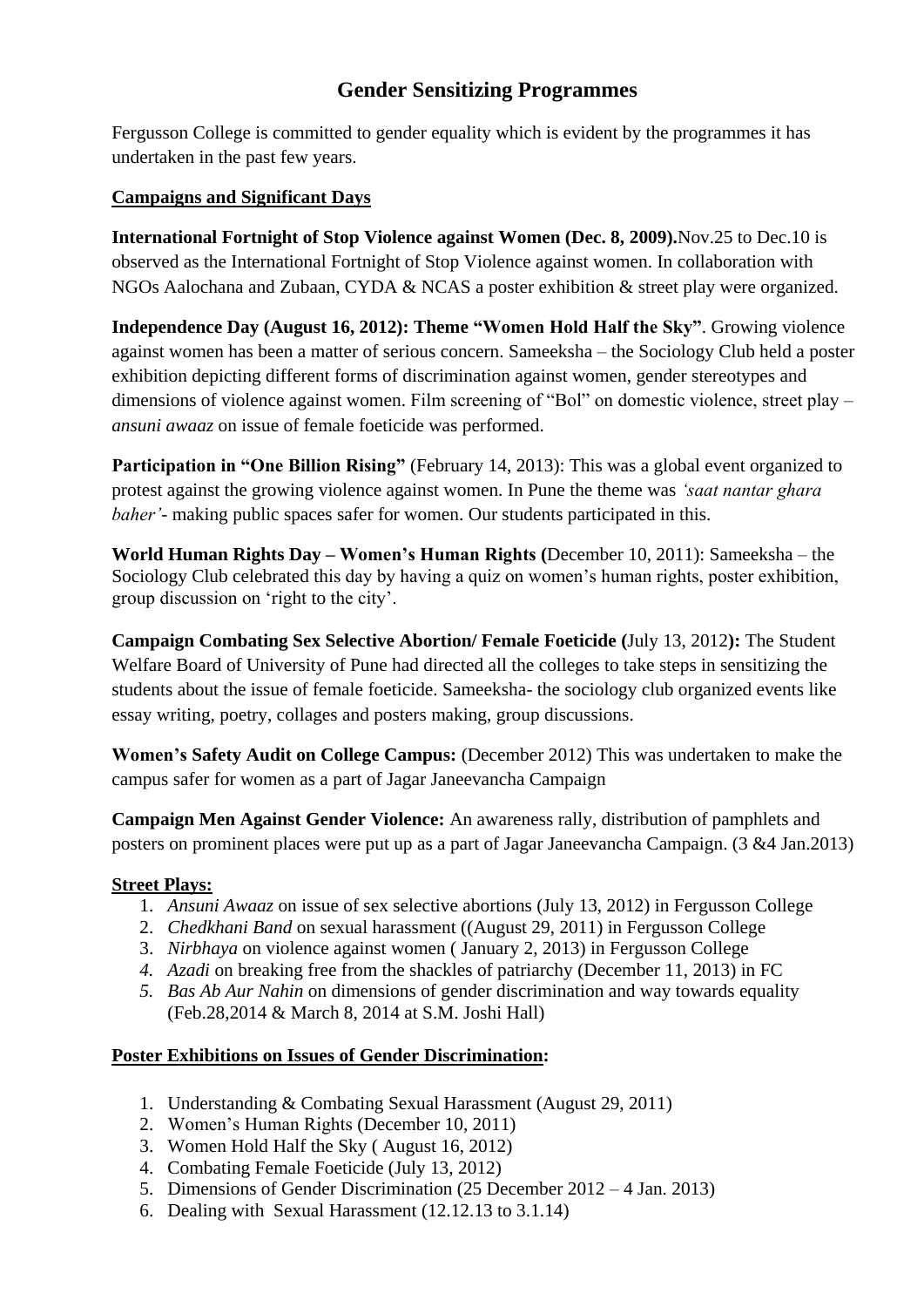7. Poster Exhibition taken to Wadia College (25.1.14) & Agriculture College (6.2.14)

#### **Workshops/Seminars/Guest Lectures:**

- 1. Gender, Peace and Justice by Prof. Nivedita Menon (Feb. 25, 2011)
- 2. Engendering Urban Governance by Dr. Medha Kotwal (Feb,9,2012)
- 3. Gender and Space by Shilpa Phadke and Sameera Khan of TISS (August 13, 2011)
- 4. Violence against Women by Medha and Pradnya of Tathapi (July 26, 27 & Aug. 1, 2012)
- 5. Women"s Issues A Human Right"s & Legal Perspective by Rama Sarode (Jan.3, 2013)
- 6. Legal provisions for women, lacunae and changes needed by Dr. Nitish Navsagare (3.1.13)
- 7. Dealing with sexual harassment by Sunita Gupta ( January 4, 2013)
- 8. Resisting sexual harassment by Rajni Ranpise (January 6, 2013)
- 9. Panel discussion Crime against women and reforms (January 8, 2013). Panelists were ad. Ujwal Nikam, Ex Police Commissioner of Pune, Jaya Sagade, vice principal, ILS Law College and activist Mukta Manohar.
- 10. Gender and Urban Spaces by Shilpa Phadke and Sameera Khan of TISS( January 17, 2013*)*
- 11. Demystifying Gender by Anand Pawar (January 19, 2013**)**
- 12. Invisible work at home and reproduction of clas*s (analysis of domestic labour using*  Bourdieu"s *concept of capital)* by research scholar from JNU Gunjan Yadav (Jan, 6, 2014**)**
- 13. "Towards Androgyny" by Aditi Rao a peace educator from New Delhi (Jan 7, 2014)
- 14. "Understanding Masculinity" by Anand Pawar of NGO Samyak **(**Jan. 24, 2014)

### **Student Research Projects:**

- 1. *Capacity Building for Women in Water Users Association* in collaboration with SOPPECOM (Society for promoting participative ecosystem management)
- 2. *Rural Deserted Women in Bahe* in collaboration with SOPPECOM
- 3. *Mapping child care in the area of Kalakhadak slum/PCMC:* in collaboration with TATHAPI to identify the need for crèche in the slum.
- 4. *Resource base on 'gender'*: This is a catalogue of a select stories, poems, films and biographies on women's issues.
- 5. *The working of CASH (Committee against sexual harassment) in Pune Colleges:* This study was undertaken to assess the functioning of CASH in twenty Pune colleges.
- 6. *Waste, waste-pickers and their lives: Case studies of waste collectors:* This is a documentation of five different aspects of waste pickers' lives.
- 7. *Survey on Sexual Harassment* (26.12.13 3.1.14) A study of 200 respondents.

**Paper presentation by students on "Studying Gender: Experiences and Reflections"** at a National Seminar on: Interrogating Gender Studies: teaching, research & practices in sociology and other disciplines organized by Department of Sociology, University of Pune. (Sept. 27 & 28, 2013)

**Certificate Course in Women and Development:** This is a certificate course conducted by Women"s Studies Centre, University of Pune which we are running for the past 8 years.

**Association with Women's Groups/ NGOs:** Aalochana, Tathapi, SWaCH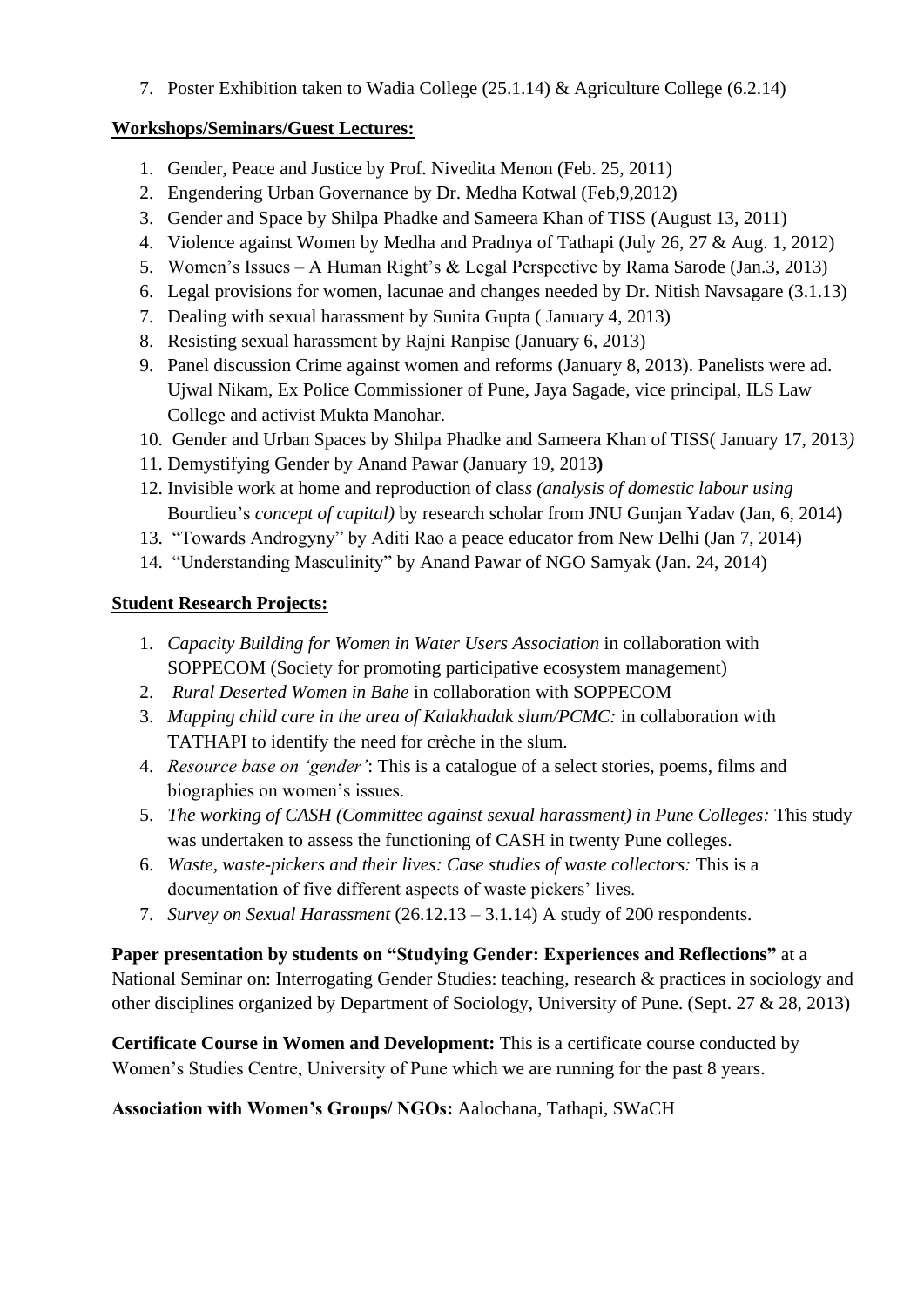# *Forum for Gender Equality*



This is an active students" forum and its activities include weekly discussions, film screenings, awareness campaigns, conducting surveys, poster exhibition and street plays to spread the message of gender equality. This year it conducted a survey on sexual harassment and a campaign on menstrual hygiene.

| S.N.           | <b>Date</b> | <b>Activities</b>                                                                 |
|----------------|-------------|-----------------------------------------------------------------------------------|
|                |             |                                                                                   |
| $\mathbf{1}$   | July 7      | Meeting to chalk out the activities for the year                                  |
| $\overline{2}$ | July 18     | Film screening and discussion of "Miss Representation"                            |
| 3              | July 21     | Discussion on 'experiences of patriarchy'                                         |
| $\overline{4}$ | July 24     | Workshop by I soch – talking sexuality for a safer Pune (slogans and photo shoot) |
| 5              | Aug. $5$    | Screening of film 'Komal' and discussion on Child Sex Abuse                       |
| 6              | Aug. 8      | Discussion on Sex Education                                                       |
| 7              | Aug. 20     | Group discussion 'Can men make good mothers?'                                     |
| 8.             | Aug 28      | Workshop on 'body literacy' for blind girl students                               |
| 9.             | Sept. 4     | Workshop on 'Breaking gender stereotypes'                                         |
| 10             | Sept 19     | Screening and discussion of Czech film 'Boy'                                      |
| 11.            | Sept. 21    | Workshop for blind girl students on 'Body Literacy' by Tathapi (part 2)           |
| 12.            | Dec. 3      | International fortnight for Violence against women Event (street play, poster     |
|                |             | exhibition and photo shoot)                                                       |
| 13.            | Jan. 31     | Group discussion on 'Bounded Love'                                                |
| 14.            | Feb. 5      | The Delhi Gang Rape Case - A Bourdiean Analysis talk by Gunjan Yadav              |
| 15             | Feb. 11     | Queer Love – a talk and discussion by Shruti Vaidya                               |
| 16.            | Feb 25      | Group discussion on 'rent a womb'                                                 |

## **Activities : 2014 – 2015**

Sneha Bhagwat (TYBA) Student Coordinator